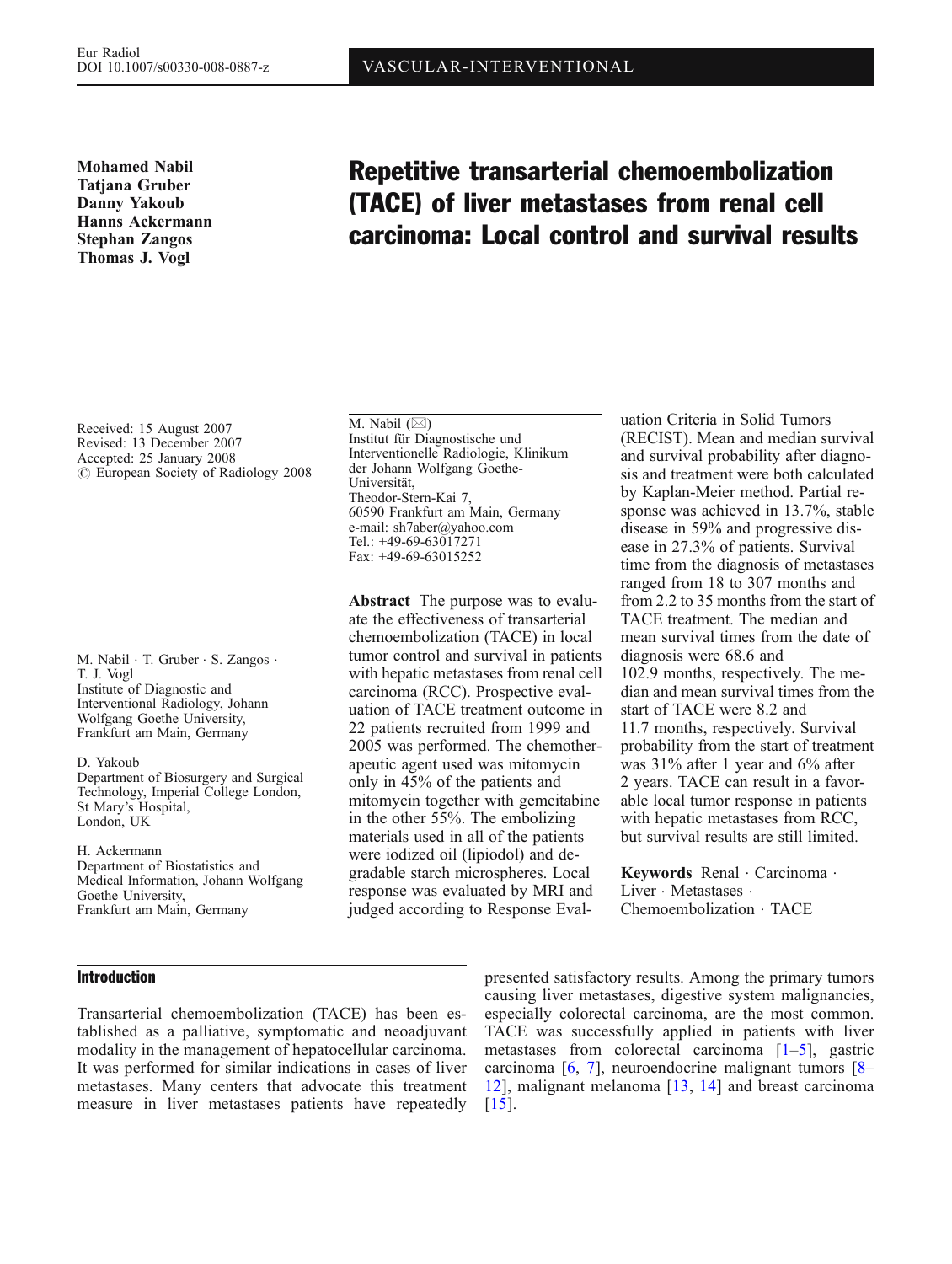Renal cell carcinoma is one of the relatively less common tumors causing liver metastases, and this might explain the lack of publications dedicated to this category of patients treated by TACE. Theses metastases are characterized by their hypervascularity, which makes chemoembolization more feasible and effective. We present here our data for patients with hepatic metastases from renal cell carcinoma treated by TACE in our institution to evaluate its role in local tumor control and its survival benefit.

## Materials and methods

In a prospective study, a total of 22 patients (13 males and 11 females) were treated in our institute using TACE for liver metastases from renal cell carcinoma. The study protocol was approved by our ethics committee, and informed consent was obtained from all patients prior to treatment. The age range of included patients was 36 to 79 years (mean age, 63.7 years). In all patients, the primary tumor had been resected, and systemic chemotherapy had been applied prior to the TACE course. The number of TACE sessions ranged from 3 to 17 (mean=6.1). Eighteen of the included patients suffered from extrahepatic metastases. Therefore, TACE was not performed with a curative intention. This principle was clearly explained to all of the patients before receiving their consent. The indication for TACE was rather palliative in all our patients to reduce the tumor load in the liver and maintain the best possible liver function. In each patient, the sum of volumes of all the lesions and the liver volume were calculated to estimate the liver tumor load. Only patients with less than 70% tumor load were included. The involvement pattern was bilobar in 14 patients, right lobar only in 6 patients and left lobar only in 2 patients. The tumor load was 50 to 70% in 11 patients, all of whom had bilobar involment, and 25 to 50% in 7 patients. The remaining four patients had a tumor load less than 25%.

In eight patients TACE was performed for symptomatic indications, which were pressure on biliary tracts in three patients, diaphragmatic involvement in one patient, in addition to pain due to capsular invasion in six patients. Exclusion criteria approved by our institutional review board were tumor involvement of more than 70% of the liver volume, because in this case the treatment might compromise the liver function, and patients with locally irresectable primary tumor.

#### TACE technique

All the TACE procedures were performed by the same radiologist (T.V.), who has more than 15 years' experience in interventional radiology. Hepatic catheterization was performed using a 4–5 F Cobra catheter advanced into the

hepatic artery proper distal to the gastroduodenal and right gastric artery origins. Depending on the size, location and the arterial supply to the tumor, the tip of the catheter was advanced further into segmental arteries. When the selective or super-selective catheterization was problematic, a Turbo-Tracker or Renegade 3F microcatheter (Boston Scientific, Galway, Ireland) was used. The chemotherapeutic agents used were a maximum of 10 mg/m2 mitomycin C (Medac, Hamburg, Germany) alone in 10 (45%) of the patients or in combination with 1,000– 2,000 mg Gemcitabine (Gemzar®,Eli Lilly and Company, Indianapolis, IN) in 12 (55%) of the patients. The embolization materials used in all patients were a maximum of 15 ml lipiodol (Guerbet, Sulzbach, Germany), followed by the injection of 200–450 mg degradable starch microspheres (Embocept, Pharmacia & Upjohn, Erlangen, Germany). The embolization suspension was injected slowly under fluoroscopic control. After embolization, devascularization was confirmed by additional angiographic study of the hepatic artery. The study was designed to perform three courses of repetitive chemoembolization with treatment intervals of 4 weeks. With a satisfactory morphological response, the treatment was performed further for a longer extended course, sometimes up to 17 sessions.

Evaluation of morphological response

Control non-contrast and contrast-enhanced CT, and MRI for initial treatment planning were obtained for all patients. Twenty-four hours after embolization, retention of lipiodol in the tumor and the liver parenchyma was verified with noncontrast CT examination. CT was also important to detect non-target lipiodol emboli that might have refluxed during injection. All CT studies were performed using spiral technique on fourth-generation scanners (Somatom plus, Siemens, Erlangen, Germany). MRI using T1WI preand post-contrast and T2WI were performed in the pretreatment phase using a 1.5-T MRI unit (Magnetom Symphony, Siemens, Erlangen, Germany). After every TACE cycle and after the end of the treatment course, noncontrast sagittal and axial T1W MRI studies were performed for evaluation of the size of the lesions. MRI offers, from our point of view, satisfactory contrast resolution without using contrast medium to judge the size of the lesions. Regarding the relatively large number of follow-up studies after each session, this was a practical choice reducing the radiation dose and the contrast medium load.

The change in size was calculated and the response judged according to RECIST criteria of tumor response to treatment. Tumor response is categorized by this method into complete response (CR), partial response (PR), stable disease (SD) and progressive disease (PD) based on measuring the sum of maximum diameters. The RECIST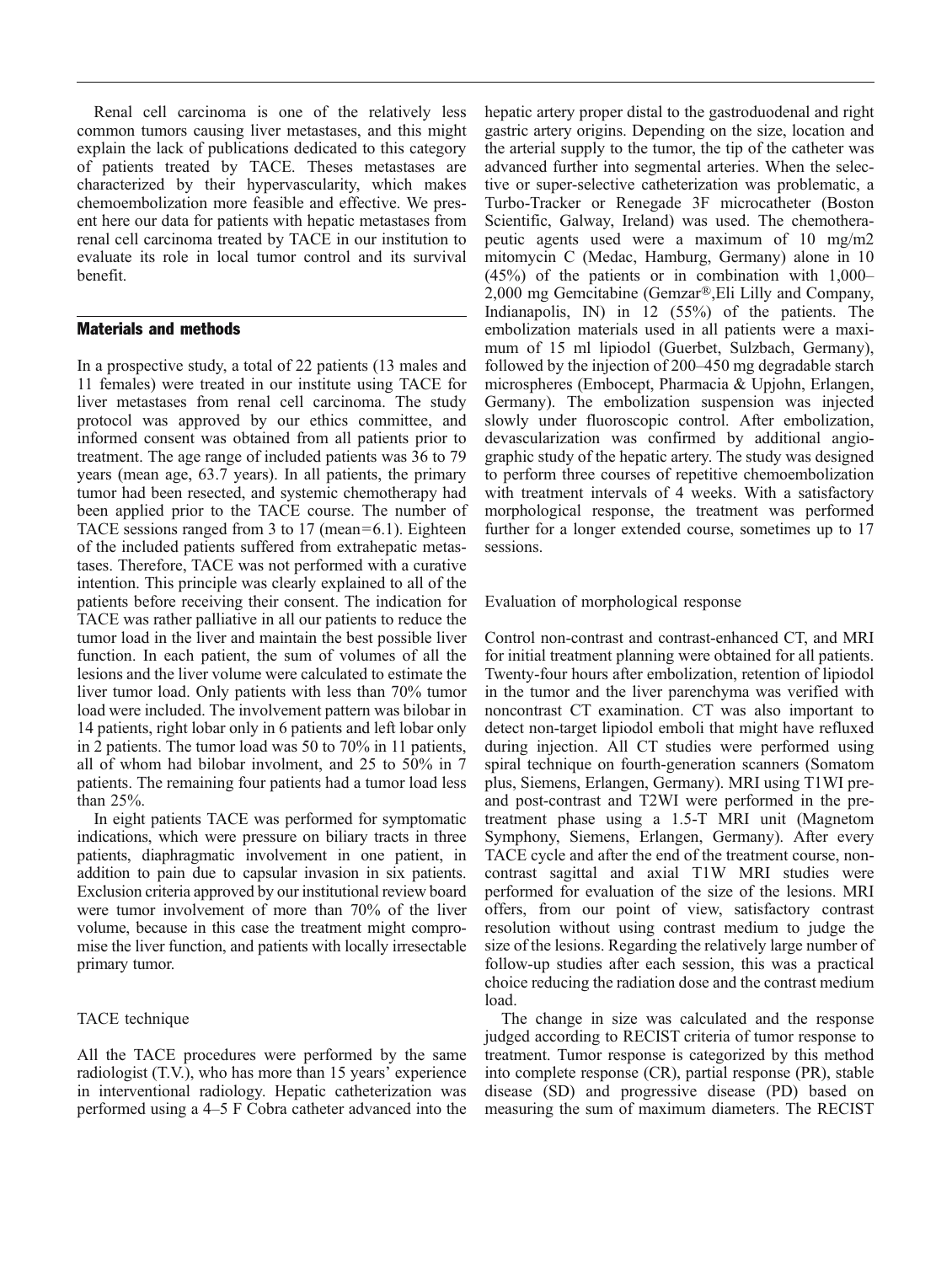<span id="page-2-0"></span>CR is complete resolution of the lesions, while PR is defined as a 30% or more decrease in the sum of the diameters. The RECIST PD is defined as a 20% or more increase in the sum of the diameters of all lesions or the development of new lesions. Stable disease according to RECIST is defined by the range of changes falling between both PD and PR.

#### Statistical analysis

Statistical analysis was performed using BiAs 8.3.6 software. Survival times from the first diagnosis as well as from the start of treatment were both calculated to obtain the mean and median survival times and survival probability by using the Kaplan-Meier method. Survival probability was in terms of 5- and 10-year survival, dating from the first diagnosis, and 1- and 2-year survival probability dating from the start of TACE treatment. This difference between the two calculations is due to the fact that TACE was applied relatively late in the treatment course after other modalities were tried. Survival times were correlated to the number of sessions by dividing the patients into two groups: the first group received only three sessions, while

the second received more than three sessions. Survival times dating from the first diagnosis and from the start of TACE were compared between the two groups using logrank test. The same test was applied to the relation between survival times and tumor morphological response. We compared the survival times dating from the first diagnosis and from the start of TACE among patients showing SD and those showing PD.

Furthermore, we correlated the number of sessions to tumor response. Again, the patients were divided into two groups with those having only three sessions in the first and those with more than three sessions in the second. Tumor response outcomes were PR, SD and PD. The two variables were correlated using the Spearman rank correlation test and Kruskal-Wallis test. The patients treated by combined miotmycin and gemcitabine and those treated by miotmycin only were compared in terms of survival times using the log-rank test.

#### Results

Technical success was defined as successful selective catheterization of the feeding, segmental or lobar artery,

Table 1 Local tumor control outcome correlated to several influencing factors

|    |           |    |                | Serial number Gender Age Hepatic resection Extrahepatic metastases Number of sessions Chemotherapeutic used |    |                              | Local Response |
|----|-----------|----|----------------|-------------------------------------------------------------------------------------------------------------|----|------------------------------|----------------|
| 1  | Female 36 |    | N <sub>0</sub> | No                                                                                                          | 3  | Only mitomycin               | <b>PD</b>      |
| 2  | Female 42 |    | N <sub>0</sub> | Thyroid                                                                                                     | 6  | Only mitomycin               | PD.            |
| 3  | Male      | 54 | N <sub>0</sub> | Lung                                                                                                        | 17 | Only mitomycin               | <b>SD</b>      |
| 4  | Female 59 |    | No             | Lung                                                                                                        | 5  | Gemcitabine and mitomycin SD |                |
| 5  | Female 61 |    | Yes            | Lung                                                                                                        | 7  | Gemcitabine and mitomycin PD |                |
| 6  | Male      | 61 | N <sub>0</sub> | Lung                                                                                                        | 8  | Only mitomycin               | PR             |
| 7  | Male      | 63 | Yes            | No                                                                                                          | 3  | Gemcitabine and mitomycin SD |                |
| 8  | Male      | 63 | N <sub>0</sub> | Lung                                                                                                        | 12 | Only mitomycin               | SD.            |
| 9  | Male      | 64 | N <sub>0</sub> | N <sub>0</sub>                                                                                              | 4  | Gemcitabine and mitomycin SD |                |
| 10 | Male      | 64 | N <sub>0</sub> | Lung, adrenal                                                                                               | 6  | Gemcitabine and mitomycin PD |                |
| 11 | Male      | 65 | N <sub>0</sub> | Lung, pancreas, thyroid 3                                                                                   |    | Gemcitabine and mitomycin SD |                |
| 12 | Female 65 |    | N <sub>0</sub> | Lung                                                                                                        | 4  | Only mitomycin               | SD.            |
| 13 | Female 65 |    | Yes            | Bone, spleen, IVC                                                                                           | 4  | Gemcitabine and mitomycin SD |                |
| 14 | Male      | 66 | Yes            | Lung                                                                                                        | 3  | Only mitomycin               | PD.            |
| 15 | Male      | 67 | No             | Pancreas, spleen                                                                                            | 11 | Gemcitabine and mitomycin SD |                |
| 16 | Female 67 |    | No             | Lung, skull                                                                                                 | 12 | Gemcitabine and mitomycin PR |                |
| 17 | Female 69 |    | N <sub>0</sub> | Lung                                                                                                        | 3  | Only mitomycin               | SD.            |
| 18 | Female 69 |    | N <sub>0</sub> | Bone                                                                                                        | 8  | Gemcitabine and mitomycin PD |                |
| 19 | Male      | 73 | N <sub>0</sub> | Lung                                                                                                        | 5  | Gemcitabine and mitomycin SD |                |
| 20 | Male      | 75 | Yes            | Lung                                                                                                        | 3  | Only mitomycin               | <b>SD</b>      |
| 21 | Male      | 75 | N <sub>0</sub> | N <sub>0</sub>                                                                                              | 4  | Gemcitabine and mitomycin PR |                |
| 22 | Male      | 79 | Yes            | Lung                                                                                                        | 4  | Only mitomycin               | <b>SD</b>      |

 $PD = \text{progressive disease}, PR = \text{partial response}, SD = \text{stable disease}$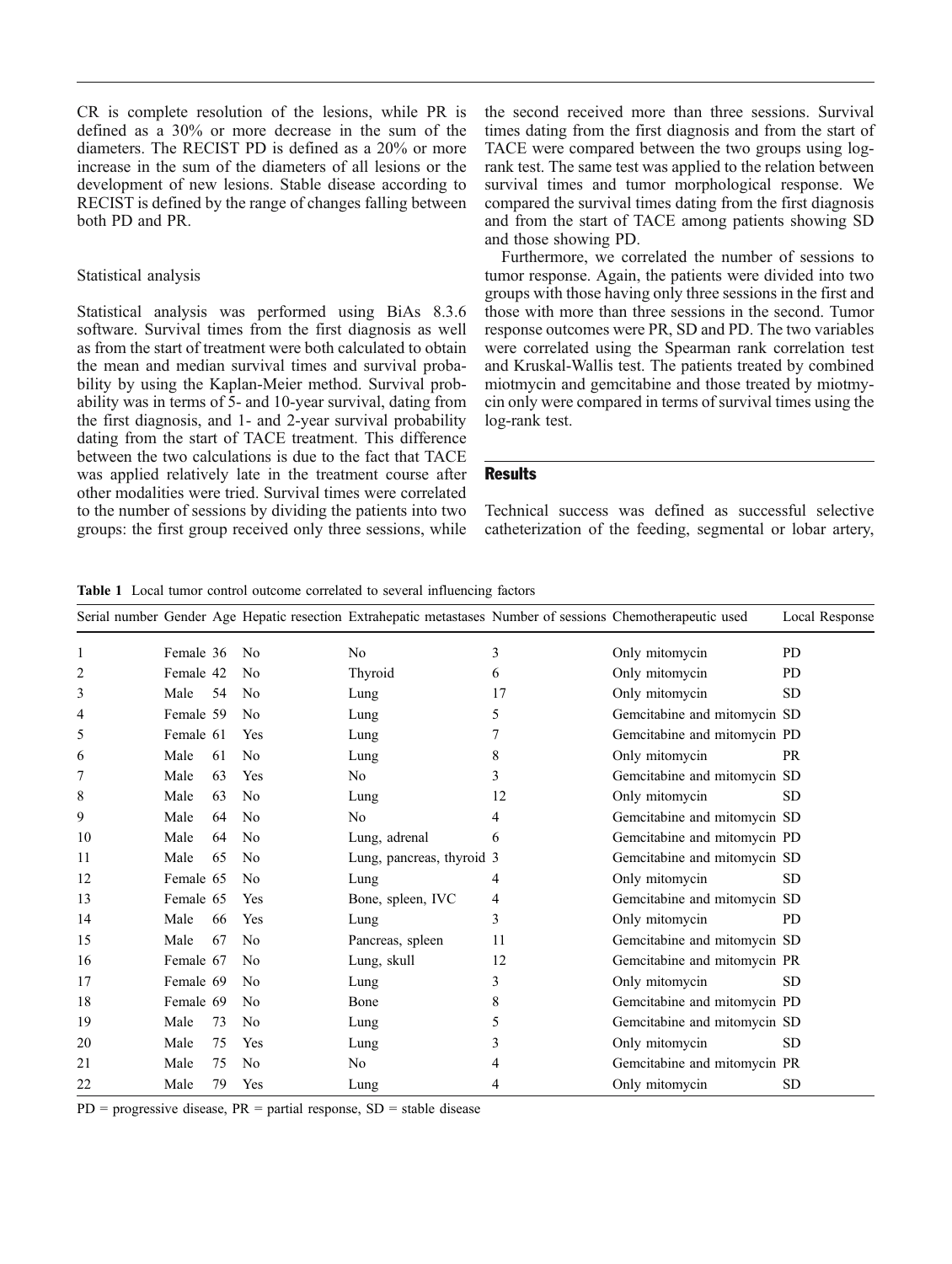according to tumor load and distribution, and subsequent complete injection of chemotherapeutic and embolizing agents. This was achieved in all patients.

Some of our patients suffered minor complications according to the criteria of the "Society of Vascular and Interventional Radiology." These were post-embolization syndrome in ten patients manifested by nausea, vomiting or right upper quadrant pain and a puncture site hematoma that resolved spontaneously in one patient. No major complications were encountered.

We followed up the effect of TACE as a symptomatic treatment measure in the eight symptomatic patients in our study. In three of the six patients having capsular pain, significant reduction of pain was observed after one session in one patient and after two sessions in the other two patients, leading to reduction of the required analgesic dose till the end of TACE sessions.

Only one of the three patients with biliary obstruction showed improved liver functions after four sessions of TACE, and the other two had to undergo endoscopic retrograde cholangio-pancreatography and stenting of the occluded central biliary ducts, which were complemented by further TACE sessions. The local control results in the four patients showing symptomatic improvement were partial response (PR) in one patient and stable disease (SD) in three patients.

Overall, partial response was achieved in 13.7%, stable disease in 59%, and progressive disease was encountered in 27.3% of the patients (Table [1](#page-2-0); Figs. 1, [2](#page-4-0) and [3\)](#page-5-0). Of the 22 patients, 4 were still alive at the time of writing this work. Two of the 22 patients could not be located to confirm survival or date of death. These six patients were considered as censored during calculations of survival times and probabilities. Survival time dating from the diagnosis of metastases ranged from 18 and 307 months. Survival time dating from the start of TACE treatment ranged from 2.2 and 35 months. The median survival time estimated using the Kaplan-Meier method starting from the date of diagnosis of metastases was 67.6 months, while the mean survival time was 104.7 months. Using the same method, the median survival time from the start of the TACE course was 6.6 months, while the mean survival time was 10 months. Five- and 10-year survival probabilities starting from the date of diagnosis using the Kaplan-Meier method were 57 and 36%, respectively. Using the same method, survival probability from the start of treatment was 31% after 1 year and 6% after 2 years (Table [2\)](#page-5-0).

The patients treated by combined miotmycin and gemcitabine and those treated by miotmycin were compared in terms of survival (Table [1\)](#page-2-0). Survival times from the first diagnosis and from the start of TACE showed no statistical difference between the two groups using the log-rank test, having Cox-Mantel's chi values of 0.4236  $(p=0.515149)$  and  $0.6014$   $(p=0.438057)$ , respectively (Fig. [4](#page-6-0)).

Another comparison of survival times was applied between patients undergoing only three sessions (the least applied in our institution) and those receiving more than three sessions. There was no statistical difference in

Fig. 1 A 46-year-old male patient showing partial response to TACE. a Hepatic artery lipiodol embolization using a Cobra catheter (arrowhead) in the hepatic artery proper after mitomycin intra-arterial perfusion. Lipiodol droplets are seen occluding the feeding arteries to the lesions in the left lobe (arrows). b Non-contrast CT abdomen showing lipiodol uptake by the largest lesion in the left lobe (arrow). c MRI of the liver before starting treatment. Pre-contrast axial T1WI showing multiple lesions in both hepatic lobes (arrows). d Partial response according to RECIST criteria after four TACE sessions. Control MRI axial T1WI showing more than 50% decrease in the sum of the lesions' largest diameters (arrows)

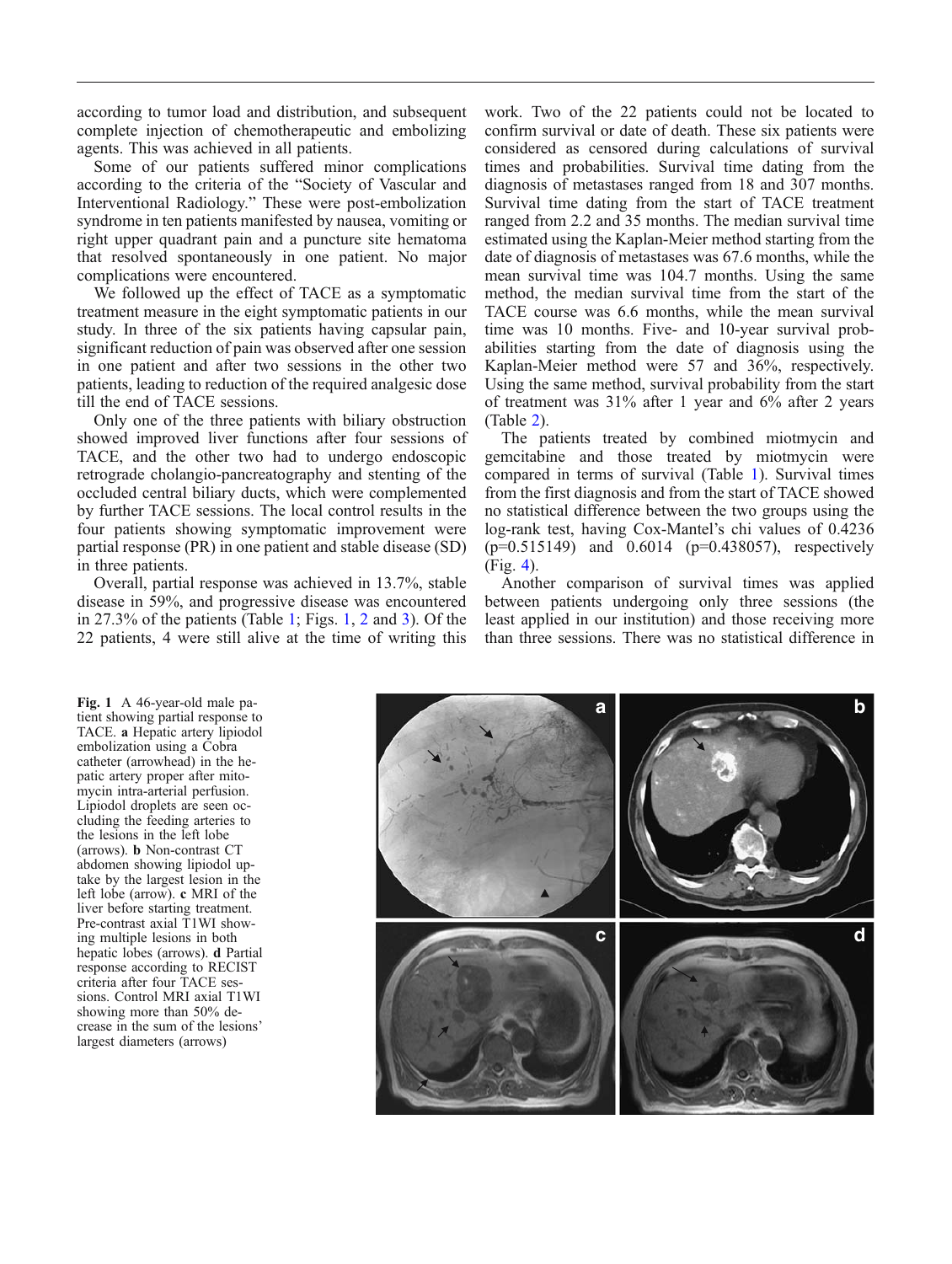<span id="page-4-0"></span>

Fig. 2 A 51-year-old female patient showing stable disease after TACE. a Hepatic arteriogram using a Sos Omni catheter placed in the celiac trunk through which a 3F microcatheter (arrow) was introduced. b Non-contrast CT abdomen showing lipiodol uptake by the largest lesion lying in the left lobe (arrow). c MRI of the liver before starting treatment. Pre-contrast sagittal T1WI showing the same lesion (arrow). d Control MRI sagittal T1WI after four TACE sessions showing a decrease in the lesion size (arrow). However, this was a less than 50% decrease, hence making this a stable disease outcome by RECIST criteria

survival times dating from the first diagnosis and from the start of TACE. Cox-Mantel's chi values were 0.6015  $(p=0.438003)$  and 0.2128 ( $p=0.644562$ ), respectively.

The mean number of sessions was correlated with the local response (Table [3](#page-6-0)). This mean was 5.5 in PD, 6 in SD and 8 sessions in patients with PR. There was no statistically significant relation between the number of sessions and achieving partial morphological response using Spearman rank correlation test and Kruskal-Wallis test.

The mean survival time was correlated to tumor response. The mean survival time from the beginning of TACE in patients showing stable disease was 11.8 months, and in patients with progressive disease was 9.2 months. Using the log rank test, Cox-Mantel's chi was 0.1801  $(p=0.671286)$ . The mean survival time dating from the diagnosis of metastases in patients showing stable disease was 102.2 months and in patients with progressive disease was 83.3 months. Log rank test Cox-Mantel's chi was  $0.8102$  (p= $0.368072$ ). None of these calculated values is statistically significant.

### **Discussion**

Renal cell carcinoma can metastasize to almost every organ of the body  $[16, 17]$  $[16, 17]$  $[16, 17]$ . Twenty-five to 30 percent of patients have overt metastases at initial presentation. Frequent sites include the lung parenchyma (50 to 60% of patients with metastases), bone (30 to 40%), liver (30 to 40%) and brain (5%). Unusual sites of metastases are characteristic of renal cancer, including the thyroid, pancreas, skeletal muscle, and skin or underlying soft tissue [\[17\]](#page-7-0). Absence of liver metastases was correlated with improved survival [[18](#page-7-0)].

In a study of the behavior of renal cell carcinoma, the overall 5-year survival rates after simple and radical nephrectomy were 32% and 66.6%, respectively. It was found that radiation therapy cannot improve survival irrespective of stage. The 5-year survival rate with renal vein involvement was 32%. Nephrectomy in patients with distant metastasis did not alter survival. Among the patients with metastasis, 74% were dead before 1 year and 96% before 3 years  $[16]$ .

Survival factors in another group of 86 patients with metastatic renal cell carcinoma were studied by computer analysis. Cumulative survival was 53% at 6 months, 43% at 1 year,  $26\%$  at 2 years and 13% at 5 years [\[19\]](#page-7-0).

In another study, the 5-year survival rate was 31% in patients with metastatic renal cell carcinoma based on the interval from the time a metastasis was initially found to time of death. Eleven of the 16 patients (69%) with metastatic RCC had the primary tumor surgically removed at the time of diagnosis [[20](#page-7-0)].

Liver metastases from renal cell carcinoma, like any other metastatic lesions, can be treated by surgery, systemic chemotherapy and radiotherapy, as well as image-guided interventional methods, which are broadly divided into percutaneous ablation and transarterial chemoperfusion, embolization and chemoembolization.

Surgical resection of liver metastases from renal cell carcinoma achieved survival rates for these patients that at 1 year ranged from 82.2% to 69% and at 3 years ranged from 26% to 54%, respectively. Median survival up to 48 months could be achieved  $[21-24]$  $[21-24]$  $[21-24]$  $[21-24]$  $[21-24]$ . The 3-year survival estimates for patients treated by chemotherapy and interferon were 15 and 48%, respectively [\[17\]](#page-7-0).

The fact that our patients received systemic chemotherapy prior to TACE and that most, but not all had extrahepatic metastases makes the use of survival as an evaluation criterion for this treatment of less significance than local tumor control. We have achieved a favorable outcome in this regard in our study. We compared the size of lesions before starting TACE treatment, which was after ending systemic chemotherapy, to the size after treatment end. Thus, the effect of systemic chemotherapy on size was excluded. It can be assumed, at least theoretically, that reducing or stabilizing the bulk of the liver metastases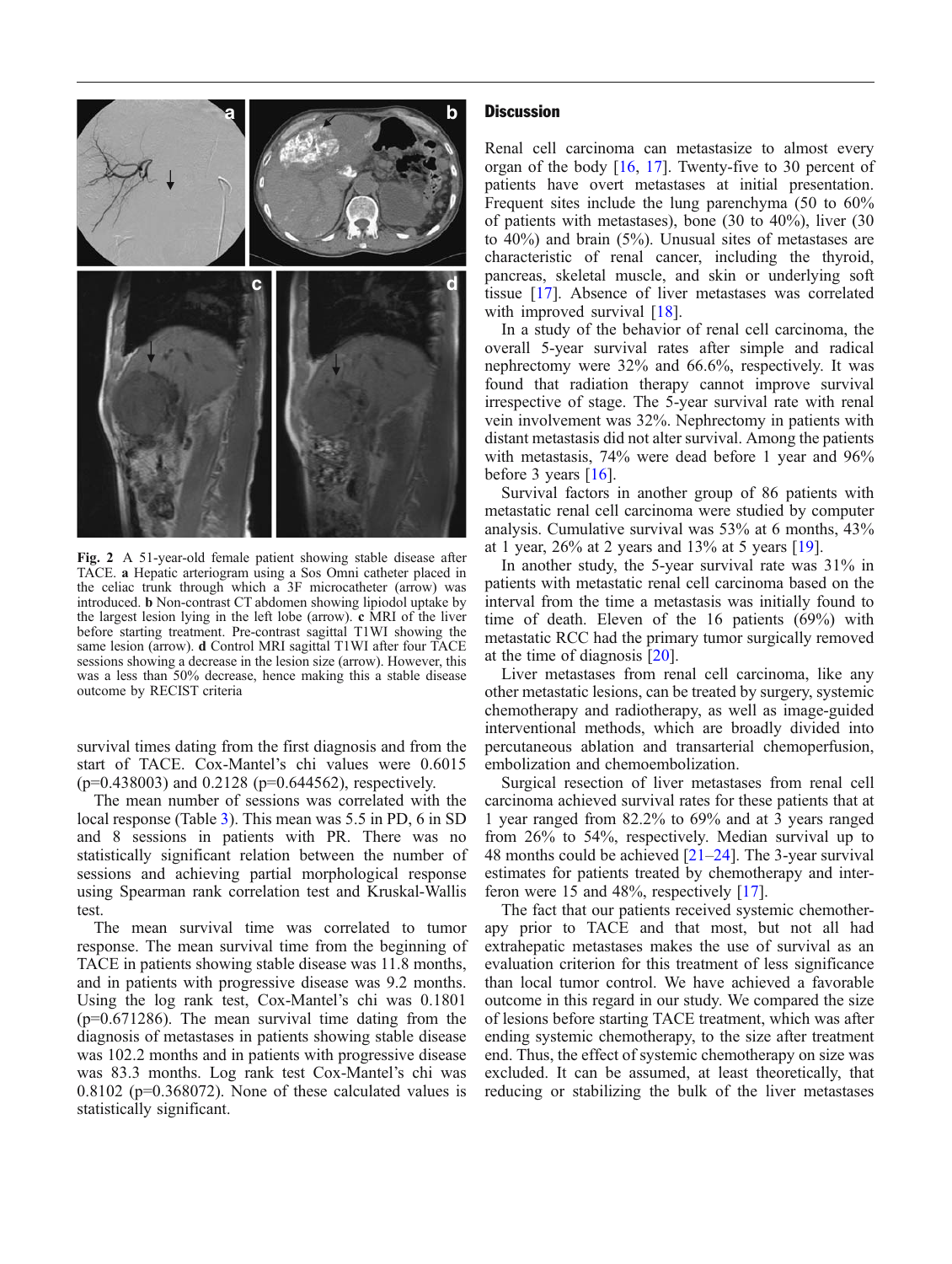<span id="page-5-0"></span>Fig. 3 A 62-year-old male patient showing progressive disease despite TACE. a Hepatic arteriogram using a Cobra catheter in the common hepatic artery demonstrating multiple variable-sized hypervascular liver metastases (arrows). b, c MRI of the liver before starting treatment. Post-contrast (B) and pre-contrast (C) axial T1WI showing multiple lesions in the right hepatic lobe with intense contrast enhancement (arrows). d In spite of initial response, control MRI axial T1WI after six TACE sessions showing increase in size and number of lesions after which TACE was stopped in favor of systemic chemotherapy (arrows)



Table 2 Survival times from diagnosis of liver metastases and from first diagnosis

| Serial                   | Date of    | Date of 1 <sup>st</sup> | Date of 1st diagnosis | Date of           | Survival time from         | Survival time from     |
|--------------------------|------------|-------------------------|-----------------------|-------------------|----------------------------|------------------------|
| number                   | birth      | embolization            | of liver metastases   | death             | 1st TACE $\text{(days**)}$ | 1st diagnosis (months) |
| $\mathbf{1}$             | 10.2.1965  | 29.5.2001               | 15*.3.2000            | 4.10.2001         | 125                        | 18                     |
| $\overline{c}$           | 16.2.1959  | 12.6.2001               | 15.1.1992             | 1.9.2002          | 438                        | 120                    |
| 3                        | 16.6.1948  | 31.7.2002               | 15.2.1996             | 17.1.2003         | 167                        | 67                     |
| $\overline{\mathcal{L}}$ | 2.9.1941   | 28.12.2000              | 15.1.1993             | 28.9.2001         | 280                        | 105                    |
| 5                        | 26.12.1943 | 7.9.2004                | 15.11.2002            | 21.9.2005         | 374                        | 35                     |
| 6                        | 14.5.1941  | 29.8.2001               | 15.7.1998             | Lost to follow up |                            |                        |
| $\boldsymbol{7}$         | 7.8.1936   | 19.7.1999               | 15.11.1995            | 30.8.2001         | 761                        | 70                     |
| 8                        | 10.12.1939 | 1.7.2002                | 15.10.1998            | 1.6.2003          | 330                        | 128                    |
| 9                        | 16.9.1940  | 22.1.2004               | 15.3.1999             | 7.9.2004          | 225                        | 65                     |
| $10\,$                   | 22.11.1939 | 9.3.2005                | 15.1.1994             | Lives             |                            |                        |
| 11                       | 4.4.1939   | 14.5.2004               | 15.1.1979             | 31.7.2004         | 77                         | 307                    |
| 12                       | 14.3.1938  | 23.5.2003               | 15.12.1995            | 7.10.2003         | 134                        | 69                     |
| 13                       | 21.9.1939  | 29.7.2004               | 15.7.2002             | Lives             |                            |                        |
| 14                       | 13.2.1936  | 16.8.2002               | 15.2.1989             | 25.11.2002        | 96                         | 154                    |
| 15                       | 4.6.1934   | 20.3.2001               | 15.8.1990             | 24.7.2002         | 484                        | 157                    |
| 16                       | 7.3.1936   | 10.1.2003               | 15.1.1995             | Lost to follow-up |                            |                        |
| 17                       | 27.6.1932  | 16.8.2001               | 15.8.2000             | 2.12.2002         | 466                        | 28                     |
| 18                       | 18.5.1934  | 19.12.2003              | 15.1.2001             | 1.7.2004          | 191                        | 43                     |
| 19                       | 30.10.1932 | 9.3.2005                | 15.5.2002             | 1.7.2005          | 111                        | 38                     |
| 20                       | 28.6.1927  | 1.11.2002               | 15.1.1996             | Lives             |                            |                        |
| 21                       | 22.3.1930  | 22.7.2005               | 15.9.1995             | Lives             |                            |                        |
| 22                       | 22.12.1923 | 11.3.2002               | 15.9.1999             | 1.10.2002         | 199                        | 37                     |

\*Date of first diagnosis was known in terms of month and year without the exact day, and so the day was empirically assumed to be the 15th \*\*The survival time from the 1st diagnosis was calculated in days, then the mean and median were calculated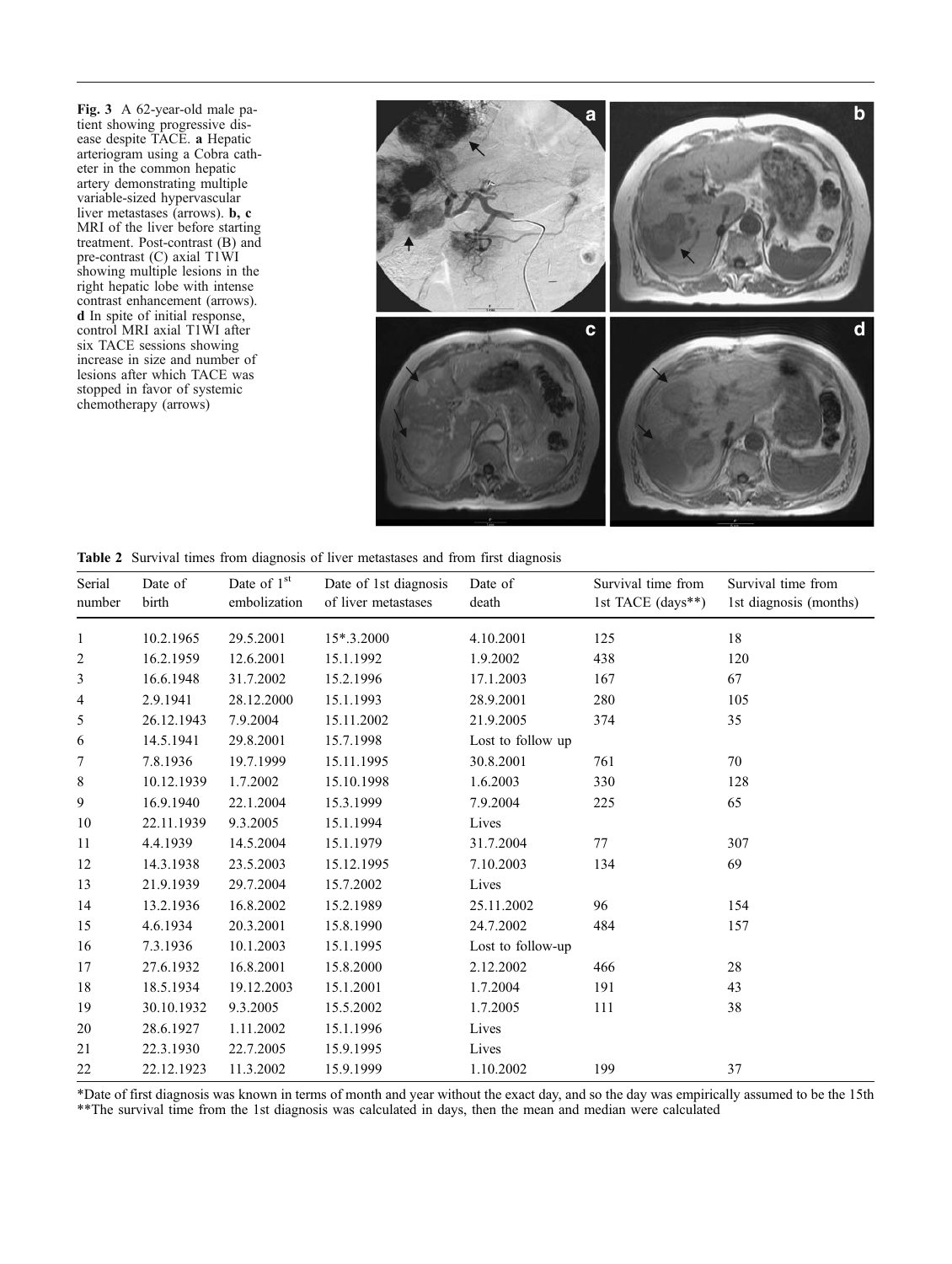<span id="page-6-0"></span>

Fig. 4 Kaplan-Meier survival curves comparing the two chemotherapy regimens used in our study. Longitudenal axis represents the survival percentage correlated to survival time (in days) in the horizontal axis. Curve 1 represents the survival curve for patients treated by mitomycin only and curve 2 is for patients treated by mitomycin and gemcitabine. The two curves are overlapped together for comparison. Longer survival expectation could be achieved in mitomycin patients than those treated by combined protocol, yet this finding lacks statistical significance due to the small number of these patients

improves or maintains the liver function and hence the quality of life, regardless of its effect on survival.

The survival results achieved in our study were less favorable than those achieved by surgery; however, the patients selected for our study had more advanced liver involvement than those treated surgically. In our study we treated patients with up to 70% liver involvement, whereas in surgical resection the resectable lesions are usually less in number and more localized. The patients in our study started palliative TACE after exhausting other possibilities of treatment, including systemic chemotherapy, which makes the expectations not as high as in operable patients.

Moreover, the location of the lesions is of less importance in TACE; we can treat lesions in both lobes, however widespread they are, by selectively attacking the feeding arteries in the same or in separate sessions.

Survival benefit of TACE in liver metastases from RCC has to be better evaluated in a more specific group of patients. The problem in these patients is that the liver is usually not the sole site of metastases. Hence, a randomized controlled study comparing systemic chemotherapy to TACE is not feasible because lung metastases would not be tackled by TACE and will pose a likely cause of shorter survival in the TACE group.

There are several ways to overcome this problem that could be applied in future studies. First, a randomized controlled study comparing systemic chemotherapy to TACE in patients with hepatic metastases from renal cell carcinoma having no extrahepatic metastases can be attempted. Second, a randomized controlled study could compare systemic chemotherapy to combined TACE and systemic chemotherapy in patients with both hepatic and extra-hepatic metastases. A third method could be used in

the subgroup of patients with metastases restricted to liver and lung only: after randomization, TACE of the liver and of the lung in one group could be performed, compared to systemic chemotherapy alone in a second group. TACE of lung metastases could be classically performed through the bronchial arteries and more recently through pulmonary arteries using a trans-femoral vein access [[25](#page-7-0)].

This treatment protocol can also be modified into combined TACE of liver metastases and percutaneous radiofrequency or laser ablation of lung metastases if their size and number meet the criteria of this therapy.

Another point worth evaluation is the liver function and tumor markers, which can be evaluated simultaneously with survival and local tumor control in any of the abovementioned proposed methods.

#### Conclusion

TACE can result in a favorable local tumor response in patients with hepatic metastases from RCC, but survival results are still limited.

Table 3 Number of sessions correlated to the response in individual patients

| Number of sessions       | Response   |  |  |
|--------------------------|------------|--|--|
| 3                        | SD         |  |  |
| $\mathfrak{Z}$           | ${\rm SD}$ |  |  |
| $\sqrt{3}$               | ${\rm SD}$ |  |  |
| $\mathfrak{Z}$           | ${\rm SD}$ |  |  |
| $\overline{\mathcal{L}}$ | <b>SD</b>  |  |  |
| $\overline{\mathcal{A}}$ | ${\rm SD}$ |  |  |
| $\overline{\mathbf{4}}$  | <b>SD</b>  |  |  |
| $\overline{\mathcal{L}}$ | <b>SD</b>  |  |  |
| 5                        | <b>SD</b>  |  |  |
| 5                        | SD         |  |  |
| 11                       | ${\rm SD}$ |  |  |
| 12                       | ${\rm SD}$ |  |  |
| $17$                     | <b>SD</b>  |  |  |
| $\overline{\mathcal{A}}$ | PR         |  |  |
| $\,8\,$                  | ${\sf PR}$ |  |  |
| 12                       | PR         |  |  |
| $\mathfrak{Z}$           | PD         |  |  |
| $\mathfrak{Z}$           | ${\rm PD}$ |  |  |
| $\boldsymbol{6}$         | ${\rm PD}$ |  |  |
| 6                        | PD         |  |  |
| 7                        | PD         |  |  |
| 8                        | PD         |  |  |

 $PD =$  progressive disease,  $PR =$  partial response,  $SD =$  stable disease